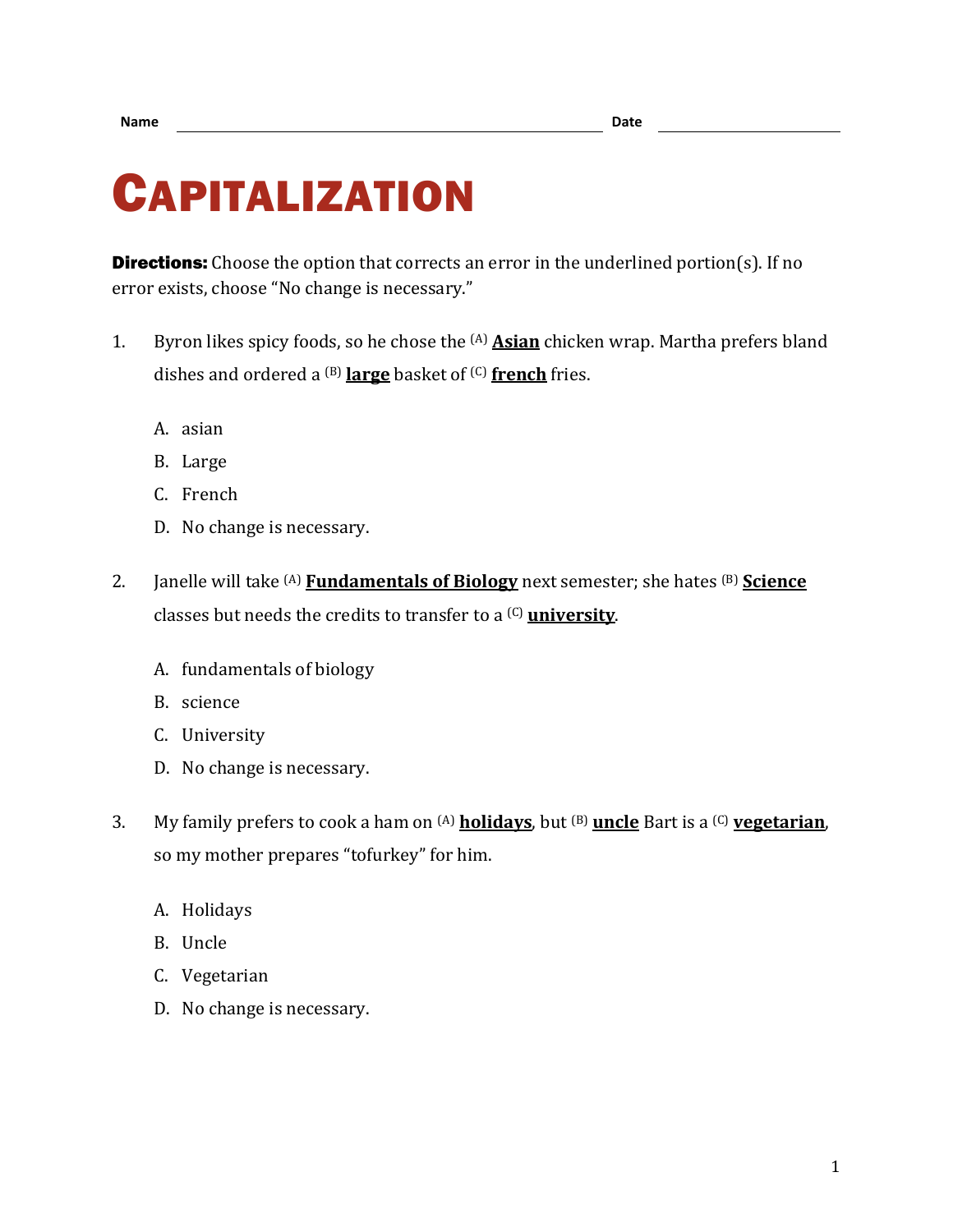- 4. Dai is (A) **vietnamese**, but she grew up in Puerto Rico, where she attended (B) **cooking school**; now she is the head chef at the (C) **Cuban** restaurant on Orange Avenue.
	- A. Vietnamese
	- B. Cooking School
	- C. cuban
	- D. No change is necessary.
- 5. Turn left! We need to go (A) **west** on (B) **Highway 50**; otherwise, we will be heading toward (C) **Daytona beach**.
	- A. West
	- B. highway 50
	- C. Daytona Beach
	- D. No change is necess*a*ry.
- 6. Katelyn used her last dollar to buy (A) **m&m** candies; she would have enjoyed a (B) **Pepsi** to wash them down, but the (C) **cafeteria** prices were too expensive.
	- A. M&M
	- B. pepsi
	- C. Cafeteria
	- D. No change is necessary.
- 7. Juan is taking a (A) **religion** class this semester; he likes the (B) **professor** and the readings, but he most enjoys the intoxicating (C) **perfume** that Isabella, his tablemate, wears.
	- A. Religion
	- B. Professor
	- C. Perfume
	- D. No change is necessary.